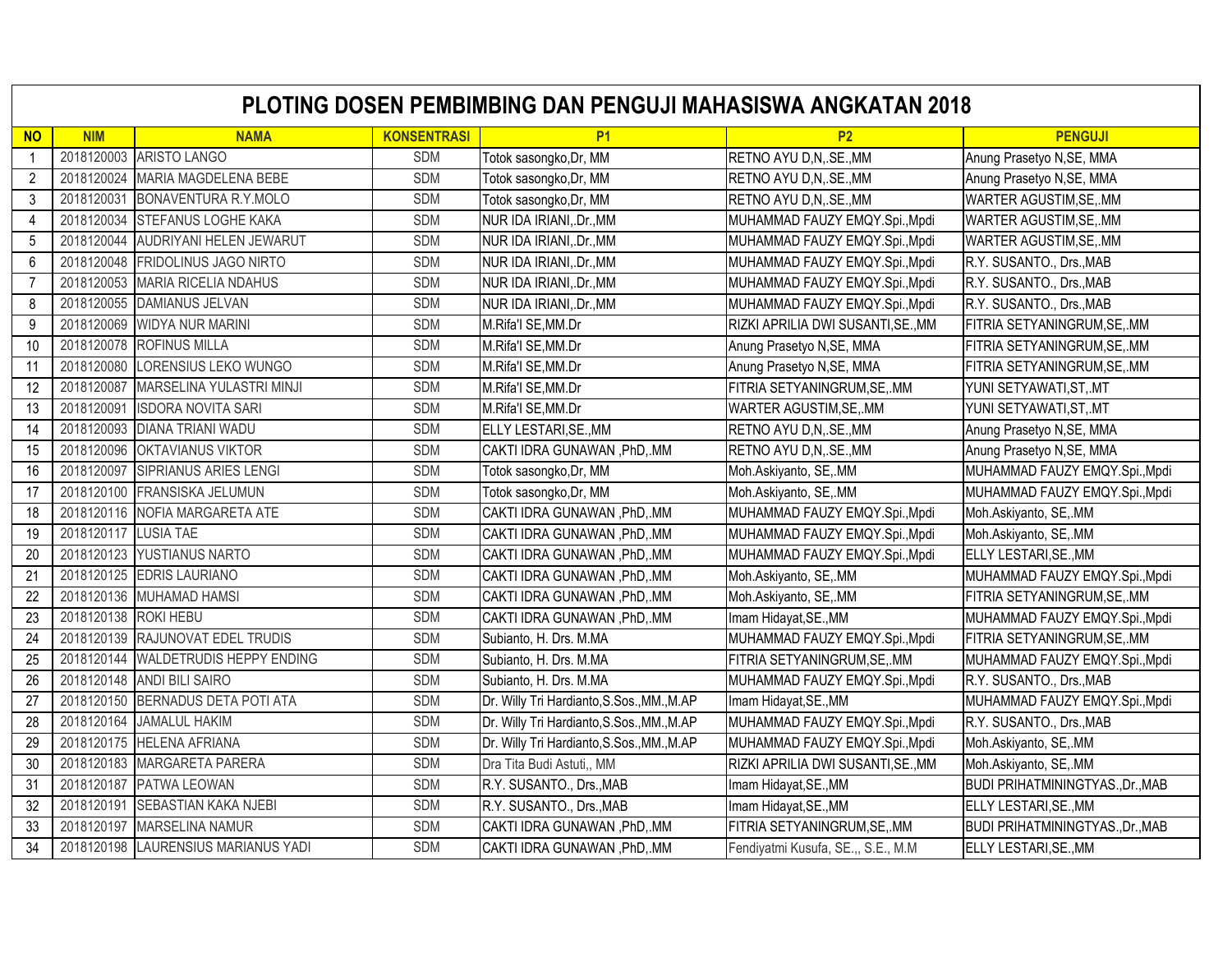| 35 |                | 2018120202 SISKA NONI ENGGE          | <b>SDM</b>      | <b>BUDI PRIHATMININGTYAS., Dr., MAB</b> | FITRIA SETYANINGRUM, SE, MM         | NUR IDA IRIANI, .Dr., MM           |
|----|----------------|--------------------------------------|-----------------|-----------------------------------------|-------------------------------------|------------------------------------|
| 36 |                | 2018120203 MARTINUS RA MONE          | <b>SDM</b>      | <b>BUDI PRIHATMININGTYAS., Dr., MAB</b> | FITRIA SETYANINGRUM, SE, MM         | NUR IDA IRIANI, .Dr., MM           |
| 37 |                | 2018120212 RANADIUS SUSANTO MBAUT    | <b>SDM</b>      | <b>BUDI PRIHATMININGTYAS., Dr., MAB</b> | Imam Hidayat, SE., MM               | NUR IDA IRIANI, .Dr., MM           |
| 38 | 2018120224     | <b>BELSY JUNUARTI</b>                | <b>SDM</b>      | <b>BUDI PRIHATMININGTYAS., Dr., MAB</b> | MUHAMMAD FAUZY EMQY.Spi., Mpdi      | NUR IDA IRIANI,.Dr., MM            |
| 39 | 2018120237     | <b>FIRMAN</b>                        | <b>SDM</b>      | <b>BUDI PRIHATMININGTYAS., Dr., MAB</b> | MUHAMMAD FAUZY EMQY.Spi., Mpdi      | NUR IDA IRIANI, .Dr., MM           |
| 40 | 2018120007     | <b>FRANSISIKA APRILIA REY</b>        | <b>KEUANGAN</b> | Totok sasongko, Dr, MM                  | Moh.Askiyanto, SE,.MM               | Anung Prasetyo N, SE, MMA          |
| 41 | 2018120008     | <b>SERLIANA MAU</b>                  | <b>KEUANGAN</b> | Totok sasongko, Dr, MM                  | Moh.Askiyanto, SE,.MM               | Anung Prasetyo N, SE, MMA          |
| 42 | 2018120011     | DOMINIKA DEVITA RATA DONI            | <b>KEUANGAN</b> | Totok sasongko, Dr, MM                  | Moh.Askiyanto, SE,.MM               | Anung Prasetyo N, SE, MMA          |
| 43 |                | 2018120012 ELISABETH LIPAT TUPEN     | <b>KEUANGAN</b> | Totok sasongko, Dr, MM                  | Moh.Askiyanto, SE,.MM               | FITRIA SETYANINGRUM, SE, MM        |
| 44 |                | 2018120019 YUNITA LORU               | <b>KEUANGAN</b> | Totok sasongko, Dr, MM                  | Moh.Askiyanto, SE,.MM               | FITRIA SETYANINGRUM, SE, MM        |
| 45 |                | 2018120032 ARIFIN NURDIN             | <b>KEUANGAN</b> | M.Rifa'l SE, MM.Dr                      | Moh.Askiyanto, SE,.MM               | CAKTI IDRA GUNAWAN , PhD,.MM       |
| 46 |                | 2018120049 ASRIANA BULU              | <b>KEUANGAN</b> | M.Rifa'l SE, MM.Dr                      | Moh.Askiyanto, SE,.MM               | CAKTI IDRA GUNAWAN, PhD, MM        |
| 47 | 2018120057     | CANTIKA NANDA VIRRA AGUSTIN          | KEUANGAN        | M.Rifa'l SE, MM.Dr                      | Anung Prasetyo N, SE, MMA           | CAKTI IDRA GUNAWAN, PhD, MM        |
| 48 | 2018120061     | KORNELIA FLORIDA RITI                | <b>KEUANGAN</b> | M.Rifa'l SE, MM.Dr                      | Anung Prasetyo N, SE, MMA           | CAKTI IDRA GUNAWAN, PhD, MM        |
| 49 | 2018120064     | <b>ANDI NATARA</b>                   | <b>KEUANGAN</b> | M.Rifa'l SE, MM.Dr                      | Fendiyatmi Kusufa, SE.,, S.E., M.M  | CAKTI IDRA GUNAWAN , PhD, .MM      |
| 50 |                | 2018120065 REGINALDIS SETIA DHANGGUR | <b>KEUANGAN</b> | M.Rifa'l SE, MM.Dr                      | Fendiyatmi Kusufa, SE.,, S.E., M.M. | CAKTI IDRA GUNAWAN, PhD, MM        |
| 51 |                | 2018120068 LUDGARDIS SUSANTI JUNI    | <b>KEUANGAN</b> | ELLY LESTARI, SE., MM                   | RIZKI APRILIA DWI SUSANTI, SE., MM  | CAKTI IDRA GUNAWAN, PhD, MM        |
| 52 | 2018120071     | HELENA TUWA SOBU SUDI                | <b>KEUANGAN</b> | NUR IDA IRIANI, Dr., MM                 | Anung Prasetyo N, SE, MMA           | CAKTI IDRA GUNAWAN, PhD, MM        |
| 53 |                | 2018120072 KRESENSIA WAHYUNI         | <b>KEUANGAN</b> | NUR IDA IRIANI, Dr., MM                 | MOCH NURHIDAYAT, S.T, M.M.          | Anung Prasetyo N, SE, MMA          |
| 54 | 2018120074     | ANI NGEDO                            | <b>KEUANGAN</b> | CAKTI IDRA GUNAWAN, PhD, MM             | MOCH NURHIDAYAT, S.T, M.M.          | Anung Prasetyo N, SE, MMA          |
| 55 | 2018120081     | MARIA YUNITA IRMINA SOARES           | KEUANGAN        | NUR IDA IRIANI,.Dr., MM                 | MOCH NURHIDAYAT, S.T, M.M.          | R.Y. SUSANTO., Drs., MAB           |
| 56 |                | 2018120082 ELISABET YUNIARTI STEVEN  | KEUANGAN        | R.Y. SUSANTO., Drs., MAB                | RIZKI APRILIA DWI SUSANTI, SE., MM  | WARTER AGUSTIM, SE, MM             |
| 57 |                | 2018120101 ALFAEUS MERCYCO           | <b>KEUANGAN</b> | CAKTI IDRA GUNAWAN , PhD, .MM           | MOCH NURHIDAYAT, S.T, M.M.          | R.Y. SUSANTO., Drs., MAB           |
| 58 |                | 2018120106 ANDI ADIUS KENDA          | KEUANGAN        | CAKTI IDRA GUNAWAN, PhD, MM             | Fendiyatmi Kusufa, SE.,, S.E., M.M  | WARTER AGUSTIM, SE, .MM            |
| 59 |                | 2018120108 BENEDIKTUS UMBU TARA      | <b>KEUANGAN</b> | CAKTI IDRA GUNAWAN, PhD, MM             | Fendiyatmi Kusufa, SE.,, S.E., M.M  | R.Y. SUSANTO., Drs., MAB           |
| 60 |                | 2018120112 DIFA ALABROR              | KEUANGAN        | M.Rifa'l SE, MM.Dr                      | WARTER AGUSTIM, SE, .MM             | RIZKI APRILIA DWI SUSANTI, SE., MM |
| 61 |                | 2018120113 SARLINCE BORA             | KEUANGAN        | NUR IDA IRIANI, Dr., MM                 | Anung Prasetyo N, SE, MMA           | WARTER AGUSTIM, SE, .MM            |
| 62 |                | 2018120119 MAYA SINTIA KURNIAWAN     | <b>KEUANGAN</b> | ELLY LESTARI, SE., MM                   | RIZKI APRILIA DWI SUSANTI, SE., MM  | WARTER AGUSTIM, SE, .MM            |
| 63 |                | 2018120121 ANTONIA LINDA             | <b>KEUANGAN</b> | R.Y. SUSANTO., Drs., MAB                | Anung Prasetyo N, SE, MMA           | Moh.Askiyanto, SE,.MM              |
| 64 |                | 2018120128 NOVIA SANTANIA ATE        | <b>KEUANGAN</b> | R.Y. SUSANTO., Drs., MAB                | Anung Prasetyo N, SE, MMA           | Moh.Askiyanto, SE, MM              |
| 65 | 2018120130 ESI |                                      | KEUANGAN        | R.Y. SUSANTO., Drs., MAB                | RIZKI APRILIA DWI SUSANTI, SE., MM  | Moh.Askiyanto, SE, MM              |
| 66 | 2018120132     | <b>DESSY ANNA MARIA MOTE</b>         | <b>KEUANGAN</b> | R.Y. SUSANTO., Drs., MAB                | Fendiyatmi Kusufa, SE.,, S.E., M.M  | Moh.Askiyanto, SE,.MM              |
| 67 |                | 2018120134 DALENA YULIANTI           | KEUANGAN        | CAKTI IDRA GUNAWAN, PhD, MM             | RIZKI APRILIA DWI SUSANTI, SE., MM  | Moh.Askiyanto, SE,.MM              |
| 68 |                | 2018120135 MATILDA YECINA PUTRI JAIA | KEUANGAN        | NUR IDA IRIANI, Dr., MM                 | MOCH NURHIDAYAT, S.T, M.M.          | Moh.Askiyanto, SE,.MM              |
| 69 | 2018120151     | ANASTASIA FANI YANTI WADDA TONGA     | <b>KEUANGAN</b> | <b>BUDI PRIHATMININGTYAS., Dr., MAB</b> | MOCH NURHIDAYAT, S.T, M.M.          | NUR IDA IRIANI,.Dr., MM            |
| 70 | 2018120157     | YULIANUS PETRUS ROY BATBUAL          | KEUANGAN        | NUR IDA IRIANI, Dr., MM                 | WARTER AGUSTIM, SE, MM              | ELLY LESTARI, SE., MM              |
| 71 |                | 2018120158 YOHANES RAHMAN            | KEUANGAN        | R.Y. SUSANTO., Drs., MAB                | RIZKI APRILIA DWI SUSANTI.SEMM      | ELLY LESTARI, SE., MM              |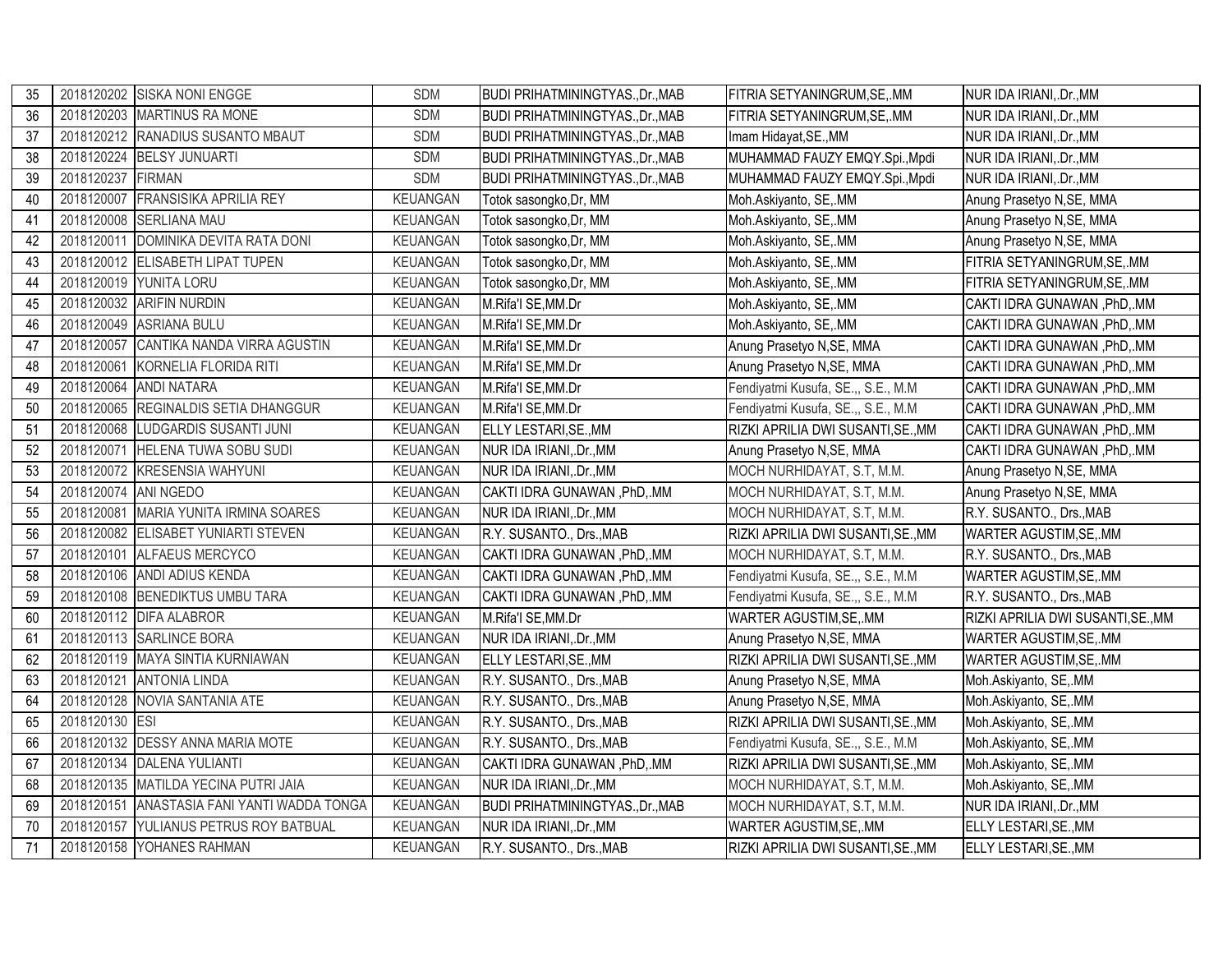| 72  |            | 2018120165 KAROLUS TANGGU DAGA               | KEUANGAN        | NUR IDA IRIANI, Dr., MM      | WARTER AGUSTIM, SE, MM              | ELLY LESTARI, SE., MM              |
|-----|------------|----------------------------------------------|-----------------|------------------------------|-------------------------------------|------------------------------------|
| 73  |            | 2018120168 TRI BULESEN YOHANA                | <b>KEUANGAN</b> | NUR IDA IRIANI, Dr., MM      | WARTER AGUSTIM, SE, .MM             | ELLY LESTARI, SE., MM              |
| 74  |            | 2018120172 FIDELISTA APRIANA SAPUTRI SAMAGAT | <b>KEUANGAN</b> | NUR IDA IRIANI, Dr., MM      | Fendiyatmi Kusufa, SE.,, S.E., M.M. | ELLY LESTARI, SE., MM              |
| 75  | 2018120204 | <b>TRESIA ANDRIANI KUNDU</b>                 | <b>KEUANGAN</b> | M.Rifa'l SE, MM.Dr           | Fendiyatmi Kusufa, SE.,, S.E., M.M. | ELLY LESTARI, SE., MM              |
| 76  |            | 2018120205 MONIKA BELLA CHANTIANA            | KEUANGAN        | M.Rifa'l SE, MM.Dr           | WARTER AGUSTIM, SE, MM              | CAKTI IDRA GUNAWAN, PhD,.MM        |
| 77  | 2018120221 | <b>ODILIANA TAHAN</b>                        | <b>KEUANGAN</b> | M.Rifa'l SE, MM.Dr           | WARTER AGUSTIM, SE, MM              | CAKTI IDRA GUNAWAN , PhD, .MM      |
| 78  | 2018120233 | YULINARTI                                    | KEUANGAN        | CAKTI IDRA GUNAWAN, PhD, MM  | WARTER AGUSTIM, SE, MM              | BUDI PRIHATMININGTYAS., Dr., MAB   |
| 79  | 2018120235 | VERONIKA JUMITA LENDE                        | <b>KEUANGAN</b> | ELLY LESTARI, SE., MM        | WARTER AGUSTIM, SE, MM              | ELLY LESTARI, SE., MM              |
| 80  |            | 2018120015 MARIA ASUMTA IJU                  | <b>KEUANGAN</b> | ELLY LESTARI, SE., MM        | MOCH NURHIDAYAT, S.T, M.M.          | WARTER AGUSTIM, SE, .MM            |
| 81  |            | 2018120016 MARIA YOSIFA TIA                  | KEUANGAN        | NUR IDA IRIANI, Dr., MM      | Anung Prasetyo N, SE, MMA           | WARTER AGUSTIM, SE, .MM            |
| 82  |            | 2018120021 FATIMA YERLAN                     | <b>KEUANGAN</b> | ELLY LESTARI, SE., MM        | RIZKI APRILIA DWI SUSANTI, SE., MM  | YUNI SETYAWATI, ST, .MT            |
| 83  |            | 2018120022 MARIA CHRISANTA YULVIRA ABI       | <b>KEUANGAN</b> | ELLY LESTARI, SE., MM        | Fendiyatmi Kusufa, SE.,, S.E., M.M. | Imam Hidayat, SE., MM              |
| 84  |            | 2018120023 WATI R BAJA ORU                   | <b>KEUANGAN</b> | ELLY LESTARI, SE., MM        | YUNI SETYAWATI,ST,.MT               | Imam Hidayat, SE., MM              |
| 85  |            | 2018120025 SIMFORIANUS SARJO                 | <b>KEUANGAN</b> | ELLY LESTARI, SE., MM        | YUNI SETYAWATI, ST, .MT             | Imam Hidayat, SE., MM              |
| 86  | 2018120027 | <b>ARKADIUS SALEN</b>                        | <b>KEUANGAN</b> | ELLY LESTARI, SE., MM        | FITRIA SETYANINGRUM, SE, MM         | Imam Hidayat, SE., MM              |
| 87  |            | 2018120029 NELSIANA LENDE                    | <b>KEUANGAN</b> | CAKTI IDRA GUNAWAN, PhD, MM  | WARTER AGUSTIM, SE, MM              | ELLY LESTARI, SE., MM              |
| 88  |            | 2018120030 EDELTRUDIS MONE LEWAR             | <b>KEUANGAN</b> | CAKTI IDRA GUNAWAN, PhD, MM  | WARTER AGUSTIM, SE, MM              | ELLY LESTARI, SE., MM              |
| 89  | 2018120041 | <b>MARLIN INA WOLE</b>                       | <b>KEUANGAN</b> | CAKTI IDRA GUNAWAN , PhD, MM | WARTER AGUSTIM, SE, MM              | ELLY LESTARI, SE., MM              |
| 90  |            | 2018120042 ANASTASIA LIPAT TUPEN             | <b>KEUANGAN</b> | CAKTI IDRA GUNAWAN, PhD, MM  | FITRIA SETYANINGRUM, SE, MM         | Imam Hidayat, SE., MM              |
| 91  |            | 2018120043 ADRIANUS ATOK                     | <b>KEUANGAN</b> | R.Y. SUSANTO., Drs., MAB     | RIZKI APRILIA DWI SUSANTI, SE., MM  | YUNI SETYAWATI, ST, .MT            |
| 92  | 2018120047 | SIPRIANUS JAHA BAGHE                         | <b>KEUANGAN</b> | R.Y. SUSANTO., Drs., MAB     | RIZKI APRILIA DWI SUSANTI, SE., MM  | YUNI SETYAWATI, ST, .MT            |
| 93  | 2018120052 | <b>ILASTRI</b>                               | <b>KEUANGAN</b> | R.Y. SUSANTO., Drs., MAB     | RIZKI APRILIA DWI SUSANTI, SE., MM  | YUNI SETYAWATI, ST, .MT            |
| 94  |            | 2018120056 MARLENI MALO                      | KEUANGAN        | R.Y. SUSANTO., Drs., MAB     | Anung Prasetyo N, SE, MMA           | Fendiyatmi Kusufa, SE.,, S.E., M.M |
| 95  |            | 2018120062 VERONIKA INNA                     | KEUANGAN        | R.Y. SUSANTO., Drs., MAB     | RIZKI APRILIA DWI SUSANTI, SE., MM  | Fendiyatmi Kusufa, SE.,, S.E., M.M |
| 96  |            | 2018120067 YOLGA TERCIN ROSNI                | KEUANGAN        | Totok sasongko, Dr, MM       | MUHAMMAD FAUZY EMQY.Spi., Mpdi      | Fendiyatmi Kusufa, SE.,, S.E., M.M |
| 97  |            | 2018120070 AGUSTINA LASTRIANA MBUES          | KEUANGAN        | Totok sasongko, Dr, MM       | FITRIA SETYANINGRUM, SE, MM         | Fendiyatmi Kusufa, SE.,, S.E., M.M |
| 98  |            | 2018120075 MERSIANA RICE                     | <b>KEUANGAN</b> | NUR IDA IRIANI, Dr., MM      | Imam Hidayat, SE., MM               | BUDI PRIHATMININGTYAS., Dr., MAB   |
| 99  | 2018120076 | <b>MERSIANA HILDA</b>                        | <b>KEUANGAN</b> | CAKTI IDRA GUNAWAN, PhD, MM  | Imam Hidayat, SE., MM               | BUDI PRIHATMININGTYAS., Dr., MAB   |
| 100 | 2018120077 | <b>WELMINCE BORE</b>                         | <b>KEUANGAN</b> | CAKTI IDRA GUNAWAN, PhD, MM  | YUNI SETYAWATI, ST, .MT             | Imam Hidayat, SE., MM              |
| 101 |            | 2018120079 HELENA IGASARI                    | <b>KEUANGAN</b> | CAKTI IDRA GUNAWAN, PhD, MM  | YUNI SETYAWATI, ST, .MT             | Imam Hidayat, SE., MM              |
| 102 |            | 2018120083 FAUSTINA VALENTINA MELI           | <b>KEUANGAN</b> | ELLY LESTARI, SE., MM        | YUNI SETYAWATI, ST, MT              | Imam Hidayat, SE., MM              |
| 103 |            | 2018120088 MARIANA NARLIN                    | <b>KEUANGAN</b> | ELLY LESTARI, SE., MM        | YUNI SETYAWATI, ST, .MT             | Imam Hidayat, SE., MM              |
| 104 | 2018120098 | <b>VERONIKA ASTRIANI SURYANI</b>             | KEUANGAN        | ELLY LESTARI, SE., MM        | YUNI SETYAWATI, ST, .MT             | Imam Hidayat, SE., MM              |
| 105 | 2018120102 | <b>MARIANA SUKACITA</b>                      | KEUANGAN        | ELLY LESTARI, SE., MM        | Moh.Askiyanto, SE,.MM               | Imam Hidayat, SE., MM              |
| 106 |            | 2018120103 AGNESTA SARCIA DELAHAYONG         | <b>KEUANGAN</b> | <b>ELLY LESTARI, SE., MM</b> | Moh.Askiyanto, SE,.MM               | Imam Hidayat, SE., MM              |
| 107 |            | 2018120109 LEONARDA LUHUR                    | KEUANGAN        | M.Rifa'l SE, MM.Dr           | Moh.Askiyanto, SE,.MM               | Fendiyatmi Kusufa, SE.,, S.E., M.M |
| 108 |            | 2018120115 ANGELA JEMINA                     | KEUANGAN        | M.Rifa'l SE, MM.Dr           | Anung Prasetyo N, SE, MMA           | Fendiyatmi Kusufa, SE.,, S.E., M.M |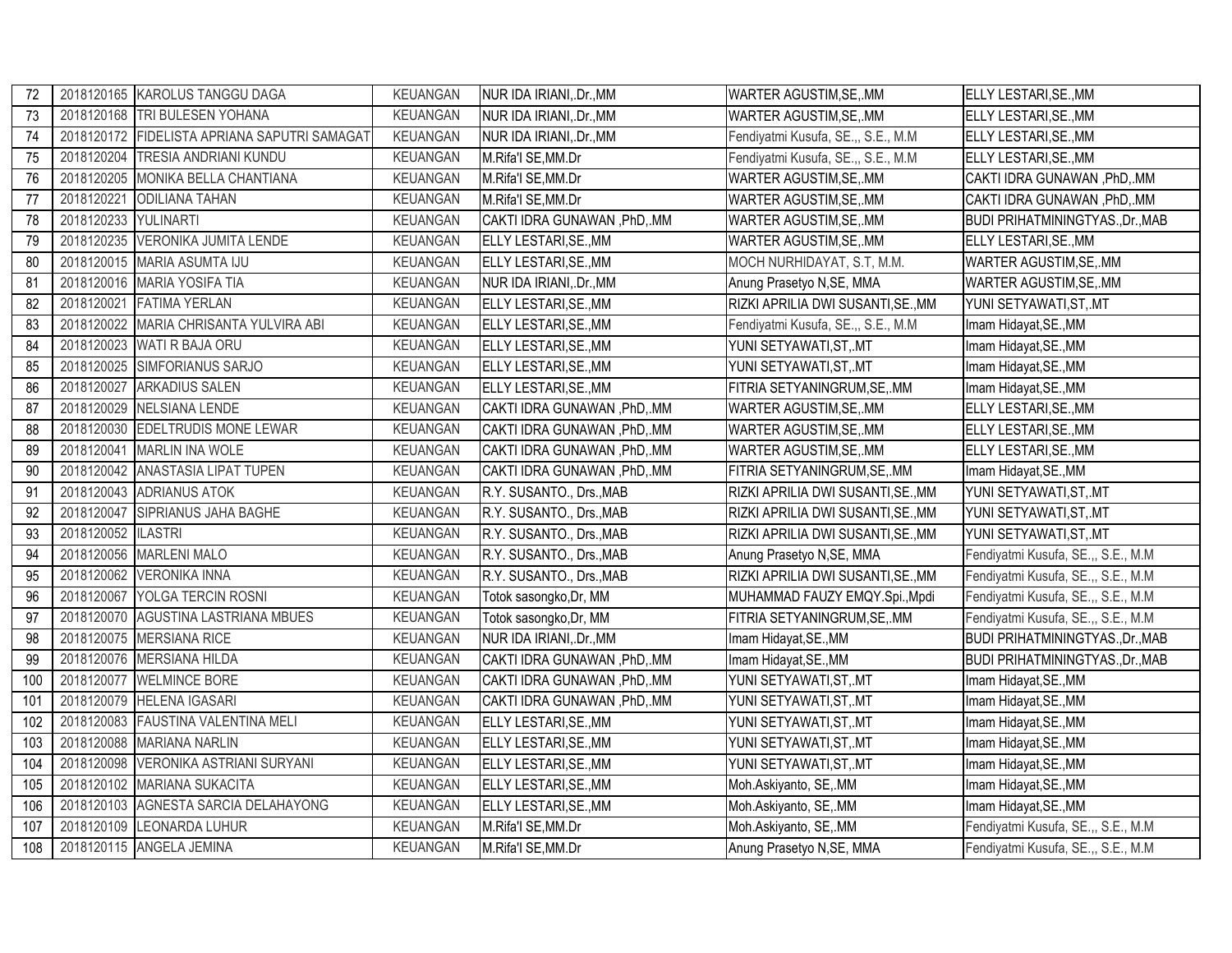| 109 |            | 2018120118 SUWANTI KAPOTENG           | KEUANGAN        | M.Rifa'l SE, MM.Dr                      | Anung Prasetyo N, SE, MMA          | Fendiyatmi Kusufa, SE.,, S.E., M.M.     |
|-----|------------|---------------------------------------|-----------------|-----------------------------------------|------------------------------------|-----------------------------------------|
| 110 |            | 2018120124 MARIA MELIN DAIHEFIN       | <b>KEUANGAN</b> | M.Rifa'l SE, MM.Dr                      | FITRIA SETYANINGRUM, SE, .MM       | Fendiyatmi Kusufa, SE.,, S.E., M.M      |
| 111 |            | 2018120126 KRESENSIA FATRI            | <b>KEUANGAN</b> | M.Rifa'l SE, MM.Dr                      | FITRIA SETYANINGRUM, SE, .MM       | Fendiyatmi Kusufa, SE.,, S.E., M.M      |
| 112 | 2018120127 | LORENSIUS JERIYANTO                   | <b>KEUANGAN</b> | M.Rifa'l SE, MM.Dr                      | FITRIA SETYANINGRUM, SE, .MM       | Fendiyatmi Kusufa, SE.,, S.E., M.M      |
| 113 | 2018120129 | <b>WILLY PARENGKUAN</b>               | <b>KEUANGAN</b> | Totok sasongko, Dr, MM                  | Anung Prasetyo N, SE, MMA          | RIZKI APRILIA DWI SUSANTI, SE., MM      |
| 114 | 2018120131 | LUSIANA SEGA SUBAGIYO                 | <b>KEUANGAN</b> | Totok sasongko, Dr, MM                  | Anung Prasetyo N, SE, MMA          | RIZKI APRILIA DWI SUSANTI, SE., MM      |
| 115 | 2018120140 | ADRIANA SUSANA YATILDEM               | <b>KEUANGAN</b> | Totok sasongko, Dr, MM                  | FITRIA SETYANINGRUM, SE, .MM       | Fendiyatmi Kusufa, SE.,, S.E., M.M      |
| 116 |            | 2018120143 PRUDENSIANA SARTIKA ENDANG | KEUANGAN        | Totok sasongko, Dr, MM                  | FITRIA SETYANINGRUM, SE, .MM       | Fendiyatmi Kusufa, SE.,, S.E., M.M.     |
| 117 |            | 2018120147 ELISABET PERA              | <b>KEUANGAN</b> | Totok sasongko, Dr, MM                  | RIZKI APRILIA DWI SUSANTI,SE.,MM   | BUDI PRIHATMININGTYAS., Dr., MAB        |
| 118 |            | 2018120149 DARFINA FLORIDA MAKO       | <b>KEUANGAN</b> | CAKTI IDRA GUNAWAN, PhD, MM             | Anung Prasetyo N, SE, MMA          | RIZKI APRILIA DWI SUSANTI, SE., MM      |
| 119 |            | 2018120154 YULIANA LENI               | <b>KEUANGAN</b> | NUR IDA IRIANI, Dr., MM                 | Anung Prasetyo N, SE, MMA          | BUDI PRIHATMININGTYAS., Dr., MAB        |
| 120 |            | 2018120166 KANISIA H. NARSONI         | <b>KEUANGAN</b> | NUR IDA IRIANI, Dr., MM                 | YUNI SETYAWATI, ST, .MT            | FITRIA SETYANINGRUM, SE, MM             |
| 121 |            | 2018120169 HILDANIUT AMUR             | <b>KEUANGAN</b> | NUR IDA IRIANI, Dr., MM                 | YUNI SETYAWATI, ST,. MT            | RIZKI APRILIA DWI SUSANTI, SE., MM      |
| 122 |            | 2018120173 KRISTINA MUTI BEREK        | <b>KEUANGAN</b> | NUR IDA IRIANI, Dr., MM                 | YUNI SETYAWATI,ST,.MT              | RIZKI APRILIA DWI SUSANTI, SE., MM      |
| 123 |            | 2018120174 PATERNA JEMILA             | <b>KEUANGAN</b> | NUR IDA IRIANI, Dr., MM                 | YUNI SETYAWATI,ST,.MT              | Moh.Askiyanto, SE, MM                   |
| 124 |            | 2018120176 MARIA GRENSIANA ICE        | <b>KEUANGAN</b> | Totok sasongko, Dr, MM                  | Imam Hidayat, SE., MM              | Moh.Askiyanto, SE,.MM                   |
| 125 | 2018120177 | <b>BIBIANA RIPING</b>                 | <b>KEUANGAN</b> | Totok sasongko, Dr, MM                  | Imam Hidayat, SE., MM              | CAKTI IDRA GUNAWAN, PhD, MM             |
| 126 |            | 2018120178 AFRIDA LUTNILA JEWENG      | <b>KEUANGAN</b> | Totok sasongko, Dr, MM                  | Fendiyatmi Kusufa, SE.,, S.E., M.M | RIZKI APRILIA DWI SUSANTI, SE., MM      |
| 127 |            | 2018120180 SRI ENDRAWATI              | <b>KEUANGAN</b> | Totok sasongko, Dr, MM                  | Fendiyatmi Kusufa, SE.,, S.E., M.M | RIZKI APRILIA DWI SUSANTI, SE., MM      |
| 128 | 2018120181 | <b>FLORENTINA MARETA</b>              | <b>KEUANGAN</b> | Totok sasongko, Dr, MM                  | Fendiyatmi Kusufa, SE.,, S.E., M.M | CAKTI IDRA GUNAWAN , PhD, .MM           |
| 129 |            | 2018120182 YOVITA YUNITA INDA         | KEUANGAN        | ELLY LESTARI, SE., MM                   | Anung Prasetyo N, SE, MMA          | MOCH NURHIDAYAT, S.T, M.M.              |
| 130 | 2018120207 | <b>ASKARIANA ASRI</b>                 | <b>KEUANGAN</b> | ELLY LESTARI, SE., MM                   | Anung Prasetyo N, SE, MMA          | MOCH NURHIDAYAT, S.T, M.M.              |
| 131 |            | 2018120209 DAFROLIANA MURNI           | KEUANGAN        | <b>ELLY LESTARI, SE., MM</b>            | Fendiyatmi Kusufa, SE.,, S.E., M.M | MOCH NURHIDAYAT, S.T, M.M.              |
| 132 |            | 2018120210 FRANSISKA MARIANA ADUNG    | KEUANGAN        | ELLY LESTARI, SE., MM                   | MOCH NURHIDAYAT, S.T, M.M.         | RIZKI APRILIA DWI SUSANTI, SE., MM      |
| 133 | 2018120214 | <b>GRASIA VIVIANI GIMBUNG</b>         | <b>KEUANGAN</b> | ELLY LESTARI, SE., MM                   | MOCH NURHIDAYAT, S.T, M.M.         | RIZKI APRILIA DWI SUSANTI, SE., MM      |
| 134 | 2018120220 | MARTENLUTER ANA PALLI                 | <b>KEUANGAN</b> | ELLY LESTARI, SE., MM                   | MOCH NURHIDAYAT, S.T, M.M.         | RIZKI APRILIA DWI SUSANTI, SE., MM      |
| 135 | 2018120223 | ARLINDA KRISWINDA FUNAN ASIT          | <b>KEUANGAN</b> | ELLY LESTARI, SE., MM                   | MOCH NURHIDAYAT, S.T, M.M.         | RIZKI APRILIA DWI SUSANTI, SE., MM      |
| 136 | 2018120225 | <b>TRIANI WIDISARI</b>                | KEUANGAN        | ELLY LESTARI, SE., MM                   | MOCH NURHIDAYAT, S.T, M.M.         | RIZKI APRILIA DWI SUSANTI, SE., MM      |
| 137 | 2018120230 | <b>TRIMINCE GOMBO</b>                 | <b>KEUANGAN</b> | ELLY LESTARI, SE., MM                   | MOCH NURHIDAYAT, S.T, M.M.         | RIZKI APRILIA DWI SUSANTI, SE., MM      |
| 138 | 2018120232 | MAGDALENA YAKOBA ASO                  | KEUANGAN        | R.Y. SUSANTO., Drs., MAB                | FITRIA SETYANINGRUM, SE, .MM       | MOCH NURHIDAYAT, S.T, M.M.              |
| 139 | 2018120234 | MARIA IMAKULATA NELTI                 | <b>KEUANGAN</b> | R.Y. SUSANTO., Drs., MAB                | FITRIA SETYANINGRUM, SE, .MM       | MOCH NURHIDAYAT, S.T, M.M.              |
| 140 | 2018120006 | YUNIARTI                              | PEMASARAN       | Totok sasongko, Dr, MM                  | Moh.Askiyanto, SE,.MM              | <b>BUDI PRIHATMININGTYAS., Dr., MAB</b> |
| 141 | 2018120014 | <b>THOMAS DUA</b>                     | PEMASARAN       | Totok sasongko, Dr, MM                  | Moh.Askiyanto, SE,.MM              | <b>BUDI PRIHATMININGTYAS., Dr., MAB</b> |
| 142 | 2018120017 | deby                                  | PEMASARAN       | M.Rifa'l SE, MM.Dr                      | Anung Prasetyo N, SE, MMA          | MUHAMMAD FAUZY EMQY.Spi., Mpdi          |
| 143 |            | 2018120018 NILTON DACOSTA PIRES       | PEMASARAN       | M.Rifa'l SE, MM.Dr                      | Anung Prasetyo N, SE, MMA          | R.Y. SUSANTO., Drs., MAB                |
| 144 |            | 2018120036 FRANSISKUS KOSMAS          | PEMASARAN       | ELLY LESTARI, SE., MM                   | Fendiyatmi Kusufa, SE.,, S.E., M.M | R.Y. SUSANTO., Drs., MAB                |
| 145 |            | 2018120037 YUNITA AZI SANAK           | PEMASARAN       | <b>BUDI PRIHATMININGTYAS., Dr., MAB</b> | Imam Hidayat, SE., MM              | NUR IDA IRIANI, Dr., MM                 |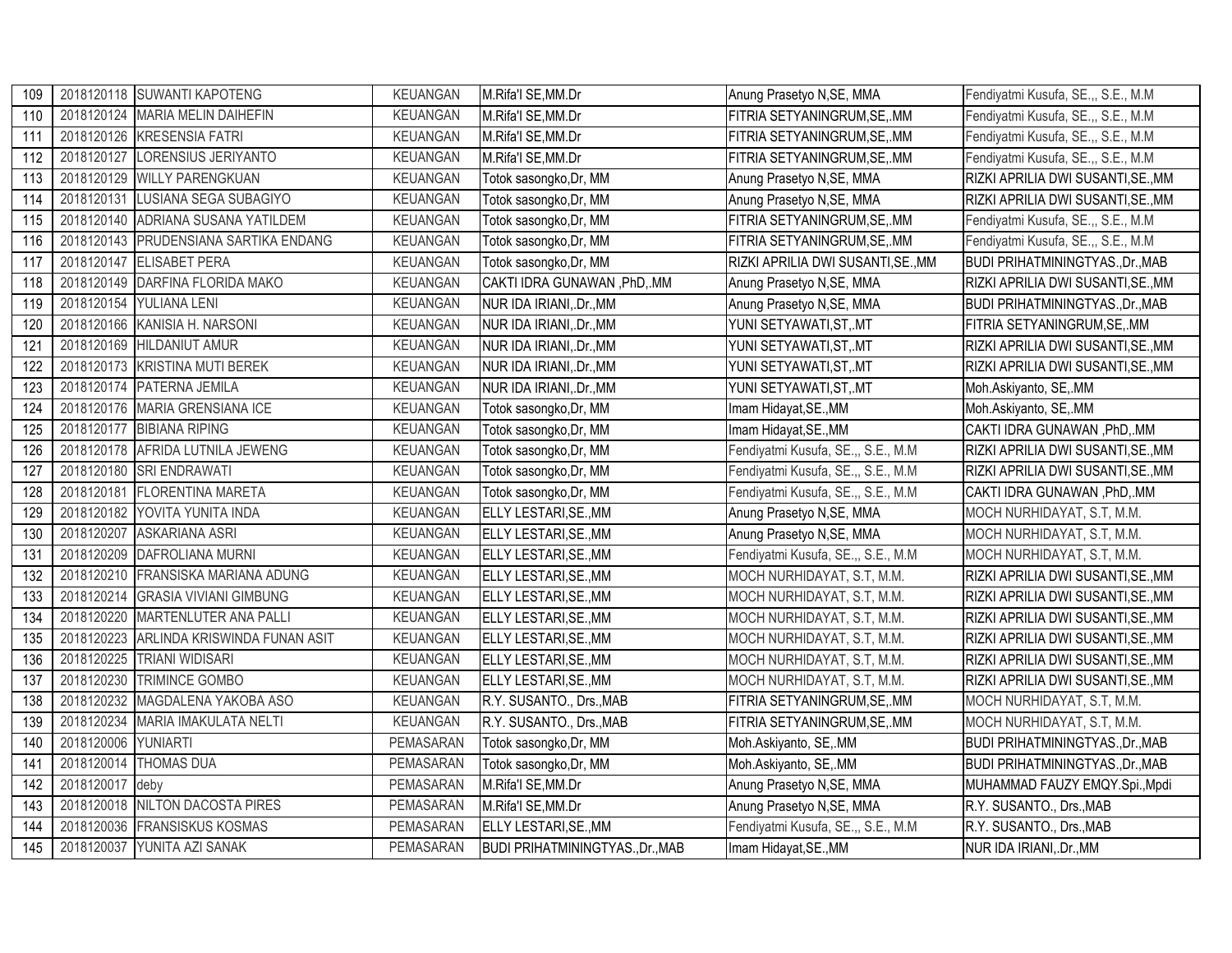| 146 |            | 2018120039 EVALDUS ANTO HARSA              | PEMASARAN | <b>BUDI PRIHATMININGTYAS., Dr., MAB</b>    | Imam Hidayat, SE., MM              | NUR IDA IRIANI, Dr., MM            |
|-----|------------|--------------------------------------------|-----------|--------------------------------------------|------------------------------------|------------------------------------|
| 147 |            | 2018120046 YOHANA FRANSISKA DIMARLO        | PEMASARAN | <b>BUDI PRIHATMININGTYAS., Dr., MAB</b>    | Imam Hidayat, SE., MM              | NUR IDA IRIANI, .Dr., MM           |
| 148 |            | 2018120059 REMIGIUS JEMALU                 | PEMASARAN | RETNO AYU D,N,.SE., MM                     | WARTER AGUSTIM, SE, .MM            | M.Rifa'l SE, MM.Dr                 |
| 149 |            | 2018120060 TAUFIK HIDAYAH                  | PEMASARAN | RETNO AYU D, N, .SE., MM                   | WARTER AGUSTIM, SE, MM             | NUR IDA IRIANI, .Dr., MM           |
| 150 |            | 2018120063 ENGELBERTUS AGON                | PEMASARAN | BUDI PRIHATMININGTYAS., Dr., MAB           | Imam Hidayat, SE., MM              | M.Rifa'l SE, MM.Dr                 |
| 151 |            | 2018120066 AMIRHOTUN NISA                  | PEMASARAN | <b>BUDI PRIHATMININGTYAS., Dr., MAB</b>    | WARTER AGUSTIM, SE, MM             | M.Rifa'l SE, MM.Dr                 |
| 152 |            | 2018120073 SESILIA METEK                   | PEMASARAN | BUDI PRIHATMININGTYAS., Dr., MAB           | WARTER AGUSTIM, SE, MM             | M.Rifa'l SE, MM.Dr                 |
| 153 |            | 2018120089 GETRIDA BIRI                    | PEMASARAN | BUDI PRIHATMININGTYAS., Dr., MAB           | WARTER AGUSTIM, SE, MM             | M.Rifa'l SE, MM.Dr                 |
| 154 |            | 2018120092 YOSEF GAWO MATA                 | PEMASARAN | BUDI PRIHATMININGTYAS., Dr., MAB           | MUHAMMAD FAUZY EMQY.Spi., Mpdi     | Anung Prasetyo N, SE, MMA          |
| 155 |            | 2018120094 SAFERIUS RUDY KASARIO           | PEMASARAN | RETNO AYU D, N, .SE., MM                   | MUHAMMAD FAUZY EMQY.Spi., Mpdi     | FITRIA SETYANINGRUM, SE, MM        |
| 156 |            | 2018120099 GLORIA TANIA SAHERTIAN          | PEMASARAN | <b>BUDI PRIHATMININGTYAS., Dr., MAB</b>    | RETNO AYU D,N, .SE., MM            | FITRIA SETYANINGRUM, SE, MM        |
| 157 |            | 2018120110 ELISABET HARNI                  | PEMASARAN | RETNO AYU D, N, .SE., MM                   | RIZKI APRILIA DWI SUSANTI, SE., MM | FITRIA SETYANINGRUM, SE, MM        |
| 158 |            | 2018120111 MEGGY YOLANDA CHRISTIAN         | PEMASARAN | RETNO AYU D,N, SE., MM                     | RIZKI APRILIA DWI SUSANTI, SE., MM | FITRIA SETYANINGRUM, SE, MM        |
| 159 |            | 2018120120 SRI SULASTRI ELLISSA IMELDA     | PEMASARAN | RETNO AYU D,N, SE., MM                     | RIZKI APRILIA DWI SUSANTI, SE., MM | Anung Prasetyo N, SE, MMA          |
| 160 |            | 2018120133 HELVA HELENDA PRISILA           | PEMASARAN | Dr. Willy Tri Hardianto, S.Sos., MM., M.AP | YUNI SETYAWATI, ST, MT             | Anung Prasetyo N, SE, MMA          |
| 161 |            | 2018120141 ELPHIANUS ASO SAWU              | PEMASARAN | Dr. Willy Tri Hardianto, S.Sos., MM., M.AP | RIZKI APRILIA DWI SUSANTI, SE., MM | MUHAMMAD FAUZY EMQY.Spi., Mpdi     |
| 162 |            | 2018120146 PETRUS LAYANGIKKU               | PEMASARAN | Dr. Willy Tri Hardianto, S.Sos., MM., M.AP | RIZKI APRILIA DWI SUSANTI, SE., MM | MUHAMMAD FAUZY EMQY.Spi., Mpdi     |
| 163 |            | 2018120152 FITRI NUZUL RAHMAWATI           | PEMASARAN | RETNO AYU D,N, .SE., MM                    | RIZKI APRILIA DWI SUSANTI, SE., MM | MUHAMMAD FAUZY EMQY.Spi., Mpdi     |
| 164 |            | 2018120155 GEOVANNO TOLDO OIOWA            | PEMASARAN | Dr. Willy Tri Hardianto, S.Sos., MM., M.AP | RETNO AYU D,N,.SE.,MM              | RIZKI APRILIA DWI SUSANTI, SE., MM |
| 165 |            | 2018120156 DAMIANUS PRENGKI                | PEMASARAN | Dr. Willy Tri Hardianto, S.Sos., MM., M.AP | RETNO AYU D,N, SE., MM             | RIZKI APRILIA DWI SUSANTI, SE., MM |
| 166 |            | 2018120159 KAROLINA KARONG                 | PEMASARAN | Dra Tita Budi Astuti,, MM                  | Fendiyatmi Kusufa, SE.,, S.E., M.M | RETNO AYU D,N,.SE., MM             |
| 167 |            | 2018120160 ROFINA ANJELITA                 | PEMASARAN | Dra Tita Budi Astuti,, MM                  | Fendiyatmi Kusufa, SE.,, S.E., M.M | RETNO AYU D,N,.SE.,MM              |
| 168 |            | 2018120161 DEVI KURNIAWATI                 | PEMASARAN | Dra Tita Budi Astuti,, MM                  | FITRIA SETYANINGRUM, SE, MM        | WARTER AGUSTIM, SE, MM             |
| 169 |            | 2018120162 ELFIANTI LITA                   | PEMASARAN | Dr. Willy Tri Hardianto, S.Sos., MM., M.AP | FITRIA SETYANINGRUM, SE, MM        | WARTER AGUSTIM, SE, MM             |
| 170 |            | 2018120163 WINANDA HADI PUTRI NUR ALKHARIN | PEMASARAN | R.Y. SUSANTO., Drs., MAB                   | FITRIA SETYANINGRUM, SE, MM        | RETNO AYU D,N,.SE., MM             |
| 171 |            | 2018120164 JAMALUL HAKIM                   | PEMASARAN | NUR IDA IRIANI, .Dr., MM                   | RETNO AYU D,N,.SE., MM             | WARTER AGUSTIM, SE, MM             |
| 172 |            | 2018120170 BLASIUS EMPI SAVIO              | PEMASARAN | <b>BUDI PRIHATMININGTYAS., Dr., MAB</b>    | RIZKI APRILIA DWI SUSANTI, SE., MM | RETNO AYU D,N,.SE., MM             |
| 173 | 2018120171 | KRISTINA ERMY ADVENNELY                    | PEMASARAN | Dr. Willy Tri Hardianto, S.Sos., MM., M.AP | RIZKI APRILIA DWI SUSANTI, SE., MM | RETNO AYU D,N, SE., MM             |
| 174 |            | 2018120179 EDUARDUS PARMAN REDE            | PEMASARAN | R.Y. SUSANTO., Drs., MAB                   | RIZKI APRILIA DWI SUSANTI, SE., MM | RETNO AYU D,N,.SE., MM             |
| 175 |            | 2018120185 MODESTUS MULYADI BIN            | PEMASARAN | R.Y. SUSANTO., Drs., MAB                   | RETNO AYU D,N,.SE., MM             | RIZKI APRILIA DWI SUSANTI, SE., MM |
| 176 |            | 2018120189 ELYAS SYUKUR                    | PEMASARAN | Subianto, H. Drs. M.MA                     | MOCH NURHIDAYAT, S.T, M.M.         | YUNI SETYAWATI, ST, .MT            |
| 177 |            | 2018120190 CHRISNA NATALIA PUTRI           | PEMASARAN | Subianto, H. Drs. M.MA                     | MOCH NURHIDAYAT, S.T, M.M.         | YUNI SETYAWATI, ST, .MT            |
| 178 |            | 2018120193 ROPINA KIKI                     | PEMASARAN | NUR IDA IRIANI, Dr., MM                    | RETNO AYU D,N, .SE., MM            | M.Rifa'l SE, MM.Dr                 |
| 179 | 2018120194 | <b>TASIANA MELLY DUARTI</b>                | PEMASARAN | CAKTI IDRA GUNAWAN, PhD, MM                | RETNO AYU D,N,.SE.,MM              | YUNI SETYAWATI, ST, .MT            |
| 180 |            | 2018120196 KARDIANUS JELAHU                | PEMASARAN | R.Y. SUSANTO., Drs., MAB                   | RETNO AYU D,N, .SE., MM            | MOCH NURHIDAYAT, S.T, M.M.         |
| 181 | 2018120201 | <b>RENDA</b>                               | PEMASARAN | BUDI PRIHATMININGTYAS., Dr., MAB           | MOCH NURHIDAYAT, S.T, M.M.         | M.Rifa'l SE, MM.Dr                 |
| 182 |            | 2018120208 FREMANSIUS GEOVANI DJEHAU       | PEMASARAN | <b>BUDI PRIHATMININGTYAS., Dr., MAB</b>    | MOCH NURHIDAYAT, S.T, M.M.         | M.Rifa'l SE, MM.Dr                 |